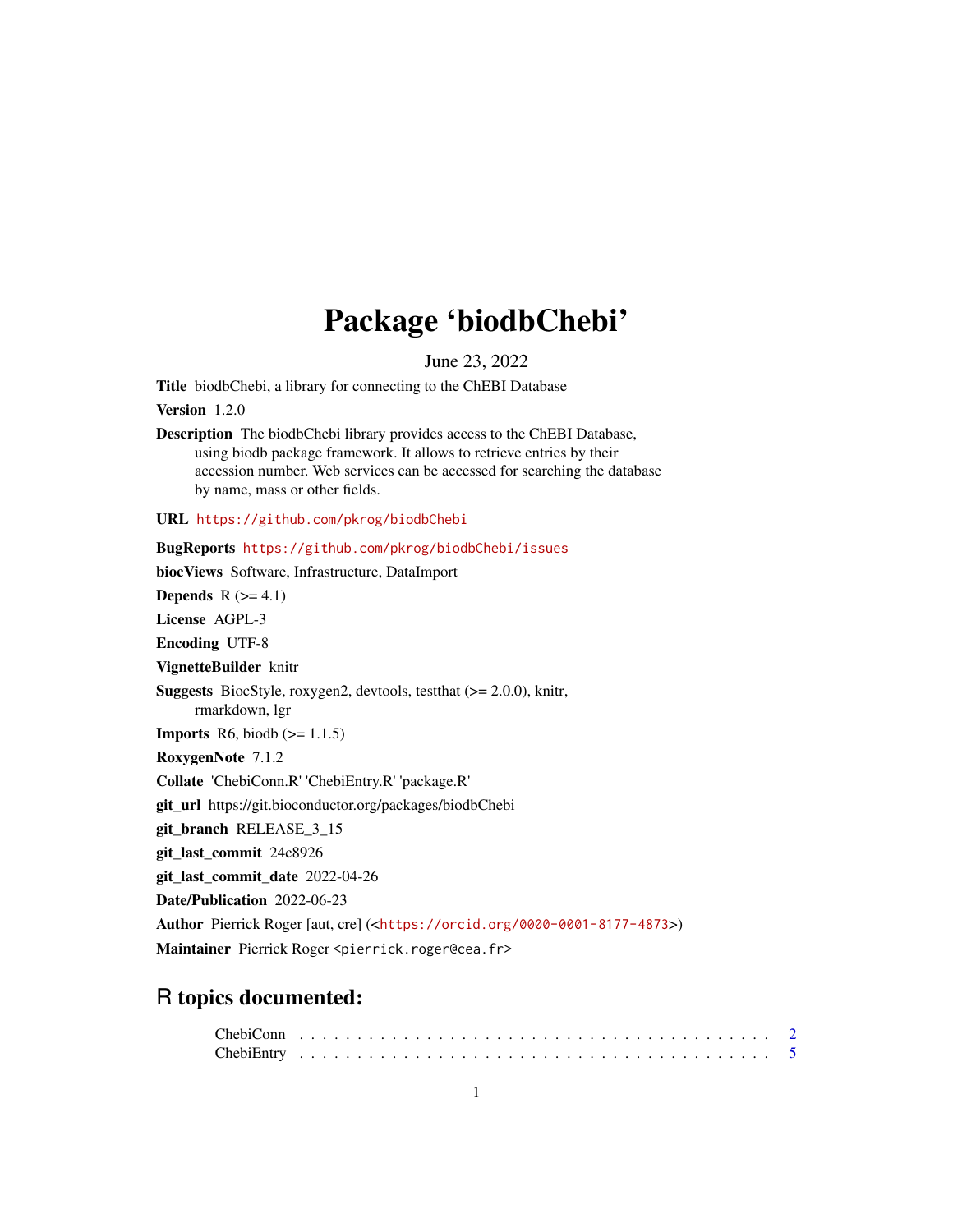#### <span id="page-1-0"></span>**Index** [7](#page-6-0) **7**

#### Description

ChEBI connector class.

ChEBI connector class.

#### Details

This is the connector class for connecting to the ChEBI database through its web services.

#### Super classes

[biodb::BiodbConnBase](#page-0-0) -> [biodb::BiodbConn](#page-0-0) -> ChebiConn

#### Methods

#### Public methods:

- [ChebiConn\\$new\(\)](#page-1-1)
- [ChebiConn\\$wsWsdl\(\)](#page-1-2)
- [ChebiConn\\$wsGetLiteEntity\(\)](#page-2-0)
- [ChebiConn\\$convIdsToChebiIds\(\)](#page-2-1)
- [ChebiConn\\$convInchiToChebi\(\)](#page-2-2)
- [ChebiConn\\$convCasToChebi\(\)](#page-3-0)
- [ChebiConn\\$getWsdl\(\)](#page-3-1)
- [ChebiConn\\$getWsdlEnumeration\(\)](#page-3-2)
- [ChebiConn\\$getStarsCategories\(\)](#page-3-3)
- [ChebiConn\\$getSearchCategories\(\)](#page-3-4)
- [ChebiConn\\$clone\(\)](#page-4-1)

<span id="page-1-1"></span>Method new(): New instance initializer. Connector classes must not be instantiated directly. Instead, you must use the createConn() method of the factory class.

*Usage:*

ChebiConn\$new(...)

*Arguments:*

... All parameters are passed to the super class initializer.

*Returns:* Nothing.

<span id="page-1-2"></span>Method wsWsdl(): Retrieves the complete WSDL from the web server.

*Usage:*

```
ChebiConn$wsWsdl(retfmt = c("plain", "parsed", "request"))
```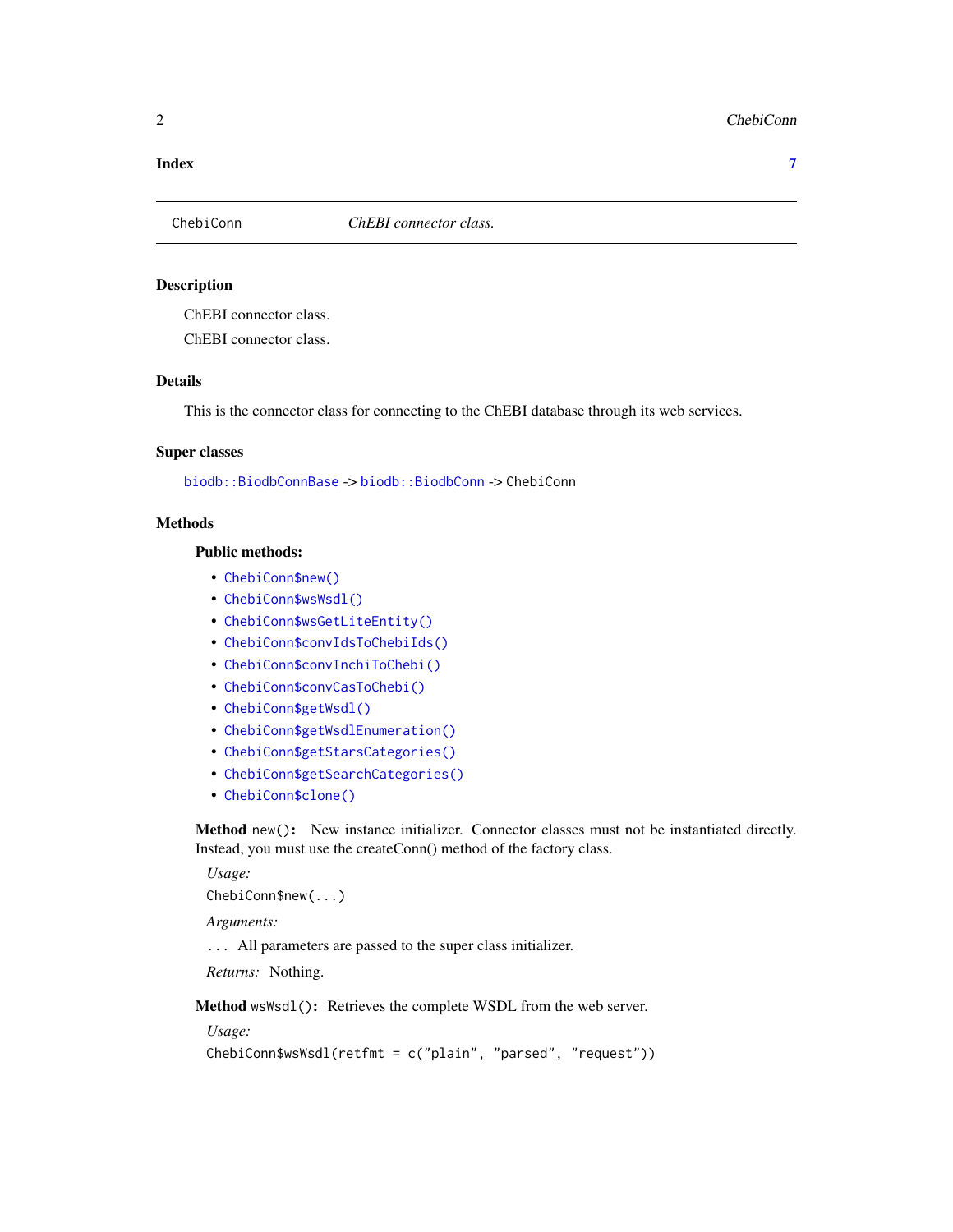*Arguments:*

retfmt The return format to use. 'plain' will return the value as it is returned by the server. 'parsed' will return an XML object. 'request' will return a BiodbRequest object representing the request that would have been sent.

*Returns:* Depending on 'retfmt' value.

<span id="page-2-0"></span>Method wsGetLiteEntity(): Calls getLiteEntity web service and returns the XML result. Be careful when searching by mass (search.category='MASS' or 'MONOISOTOPIC MASS'), since the search is made in text mode, thus the number must be exactly written as it is stored in database, eventually padded with 0 in order to have exactly 5 digits after the decimal. An easy solution is to use wildcards to search a mass '410;.718\*'. See http //www.ebi.ac.uk/chebi/webServices.do for more details.

```
Usage:
ChebiConn$wsGetLiteEntity(
  search = NULL,search.category = "ALL",
 stars = "ALL",
 max. results = 10,
  retfmt = c("plain", "parsed", "request", "ids")
)
```
*Arguments:*

search The text or pattern to search.

- search.category The search category. Call 'getSearchCategories()' to get a full list of search categories.
- stars How many starts the returned entities should have. Call 'getStarsCategories() to get a full list of starts categories.'
- max.results The maximum of results to return.
- retfmt The return format to use. 'plain' will return the results as given by the server, in a string. 'parsed' will return an XML object. 'request' will return a BiodbRequest object representing the request as would have been sent. 'ids' will return a list of matched entity IDs.

*Returns:* Depending on 'retfmt' value.

<span id="page-2-1"></span>Method convIdsToChebiIds(): Converts a list of IDs (InChI, InChI Keys, CAS, ...) into a list of ChEBI IDs. Several ChEBI IDs may be returned for a single ID.

*Usage:*

ChebiConn\$convIdsToChebiIds(ids, search.category, simplify = TRUE)

*Arguments:*

- ids The identifiers to convert.
- search.category The search category. Call 'getSearchCategories()' to get a full list of search categories.
- simplify If set to TRUE and only one ChEBI ID has been found for each ID, then a character vector is returned. Otherwise a list of character vectors is returned.

<span id="page-2-2"></span>*Returns:* Depending on the value of simplify.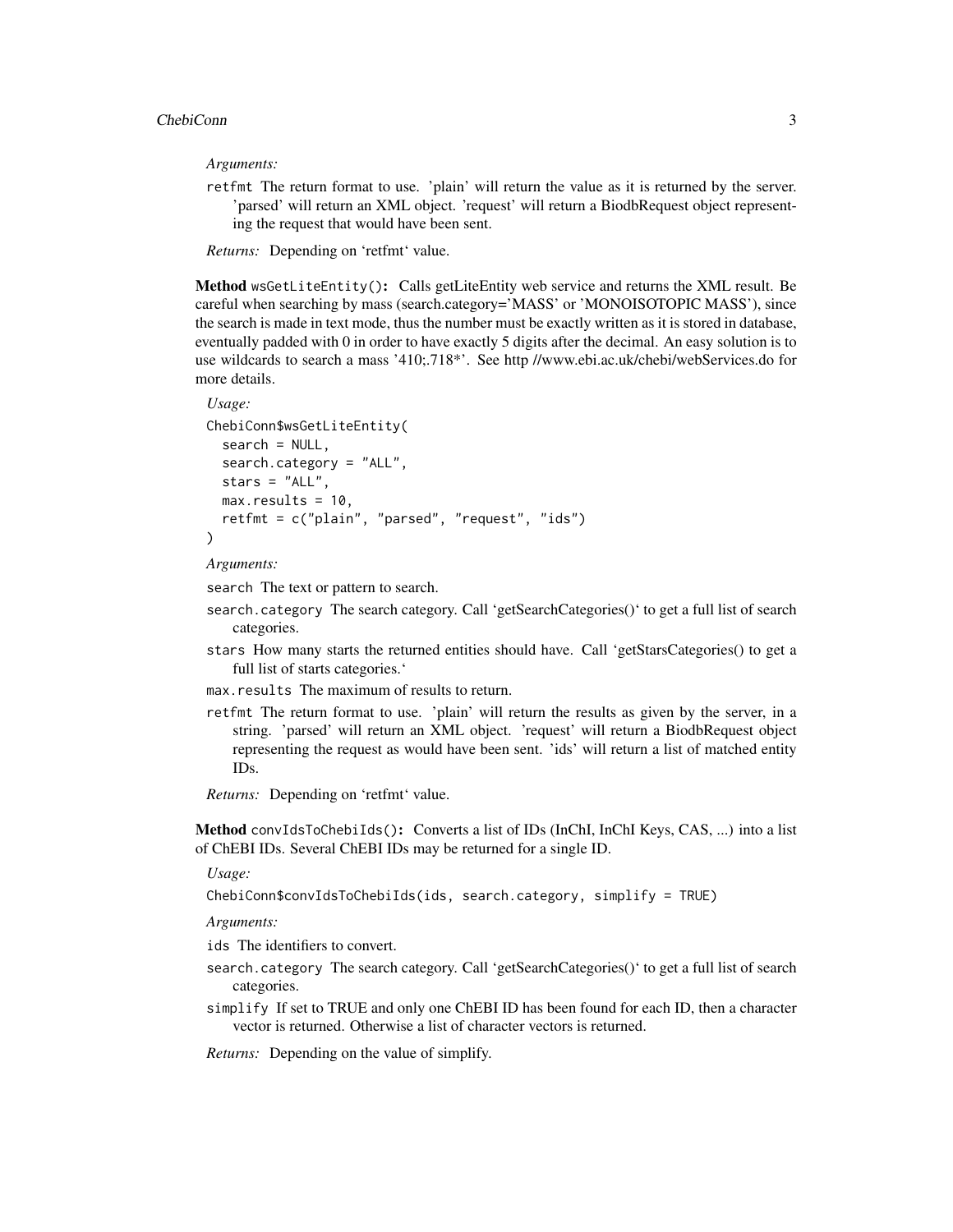Method convInchiToChebi(): Converts a list of InChI or InChI KEYs into a list of ChEBI IDs. Several ChEBI IDs may be returned for a single InChI or InChI KEY.

*Usage:*

ChebiConn\$convInchiToChebi(inchi, simplify = TRUE)

*Arguments:*

inchi The InChI values to convert.

simplify If set to TRUE and only one ChEBI ID has been found for each ID, then a character vector is returned. Otherwise a list of character vectors is returned.

*Returns:* Depending on the value of simplify.

<span id="page-3-0"></span>Method convCasToChebi(): Converts a list of CAS IDs into a list of ChEBI IDs. Several ChEBI IDs may be returned for a single InChI or InChI KEY.

*Usage:*

ChebiConn\$convCasToChebi(cas, simplify = TRUE)

*Arguments:*

cas The CAS IDs to convert.

simplify If set to TRUE and only one ChEBI ID has been found for each ID, then a character vector is returned. Otherwise a list of character vectors is returned.

*Returns:* Depending on the value of simplify.

<span id="page-3-1"></span>Method getWsdl(): Gets the WSDL as an XML object.

*Usage:*

ChebiConn\$getWsdl()

*Returns:* The ChEBI WSDL as an XML object.

<span id="page-3-2"></span>Method getWsdlEnumeration(): Extracts a list of values from an enumeration in the WSDL.

*Usage:*

ChebiConn\$getWsdlEnumeration(name)

*Arguments:*

name The name of the enumeration for which to retrieve the values.

*Returns:* A character vector listing the enumerated values.

<span id="page-3-3"></span>Method getStarsCategories(): Gets the list of allowed stars categories for the getLiteEntity web service.

*Usage:*

ChebiConn\$getStarsCategories()

*Returns:* Returns all the possible stars categories as a character vector.

<span id="page-3-4"></span>Method getSearchCategories(): Gets the list of allowed search categories for the getLiteEntity web service.

*Usage:*

ChebiConn\$getSearchCategories()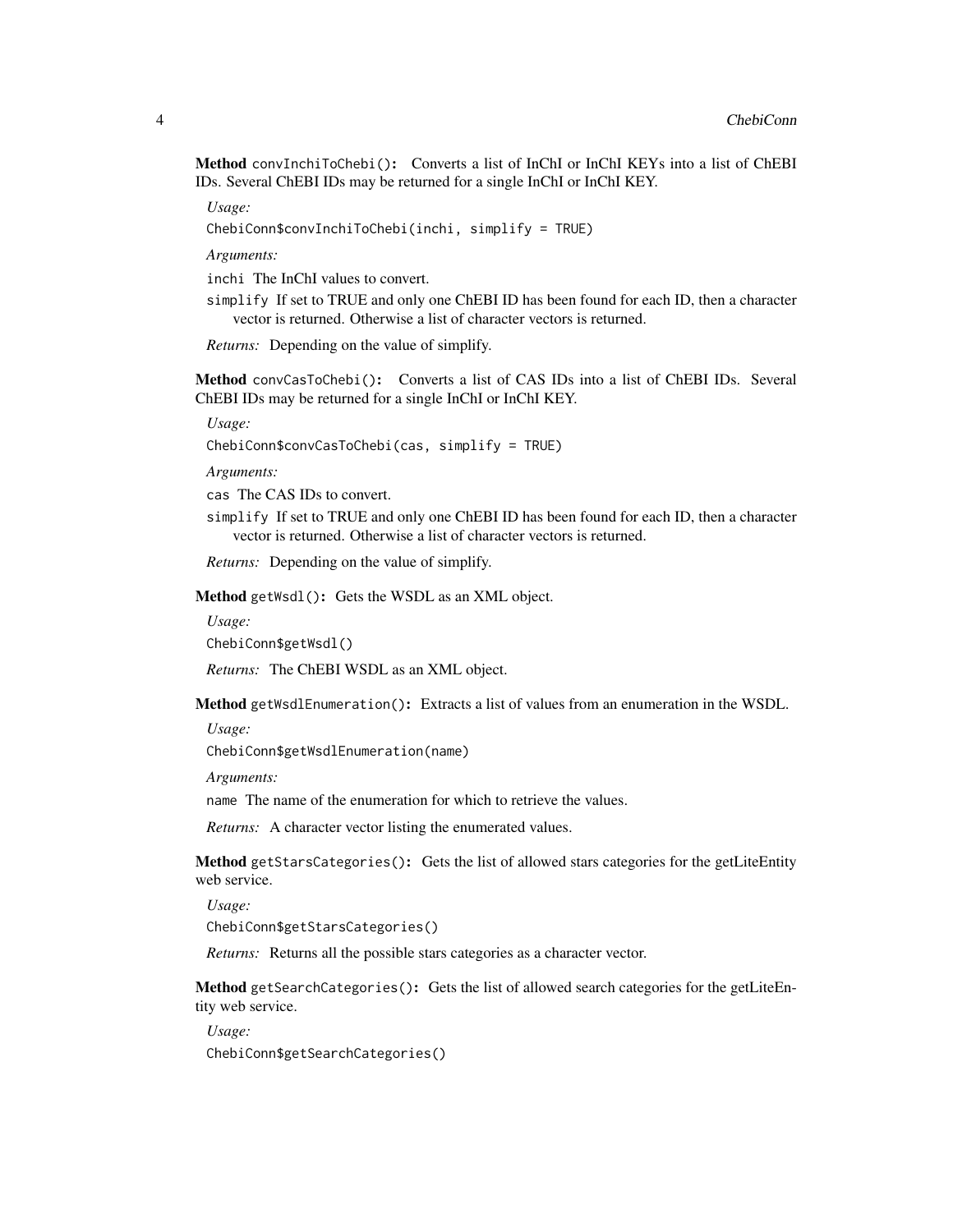#### <span id="page-4-0"></span>ChebiEntry 5

*Returns:* Returns all the possible search categories as a character vector.

<span id="page-4-1"></span>Method clone(): The objects of this class are cloneable with this method.

*Usage:* ChebiConn\$clone(deep = FALSE) *Arguments:* deep Whether to make a deep clone.

#### Examples

```
# Create an instance with default settings:
mybiodb <- biodb::newInst()
```

```
# Create a connector
conn <- mybiodb$getFactory()$createConn('chebi')
```

```
# Get an entry
e <- conn$getEntry('15440')
```
# Convert an InChI KEY to a ChEBI identifier conn\$convInchiToChebi('YYGNTYWPHWGJRM-AAJYLUCBSA-N')

```
# Terminate instance.
mybiodb$terminate()
```
ChebiEntry *ChEBI entry class.*

#### Description

This is the entry class for ChEBI database.

#### Super classes

[biodb::BiodbEntry](#page-0-0) -> [biodb::BiodbXmlEntry](#page-0-0) -> ChebiEntry

#### Methods

#### Public methods:

• [ChebiEntry\\$clone\(\)](#page-4-1)

Method clone(): The objects of this class are cloneable with this method.

*Usage:* ChebiEntry\$clone(deep = FALSE) *Arguments:* deep Whether to make a deep clone.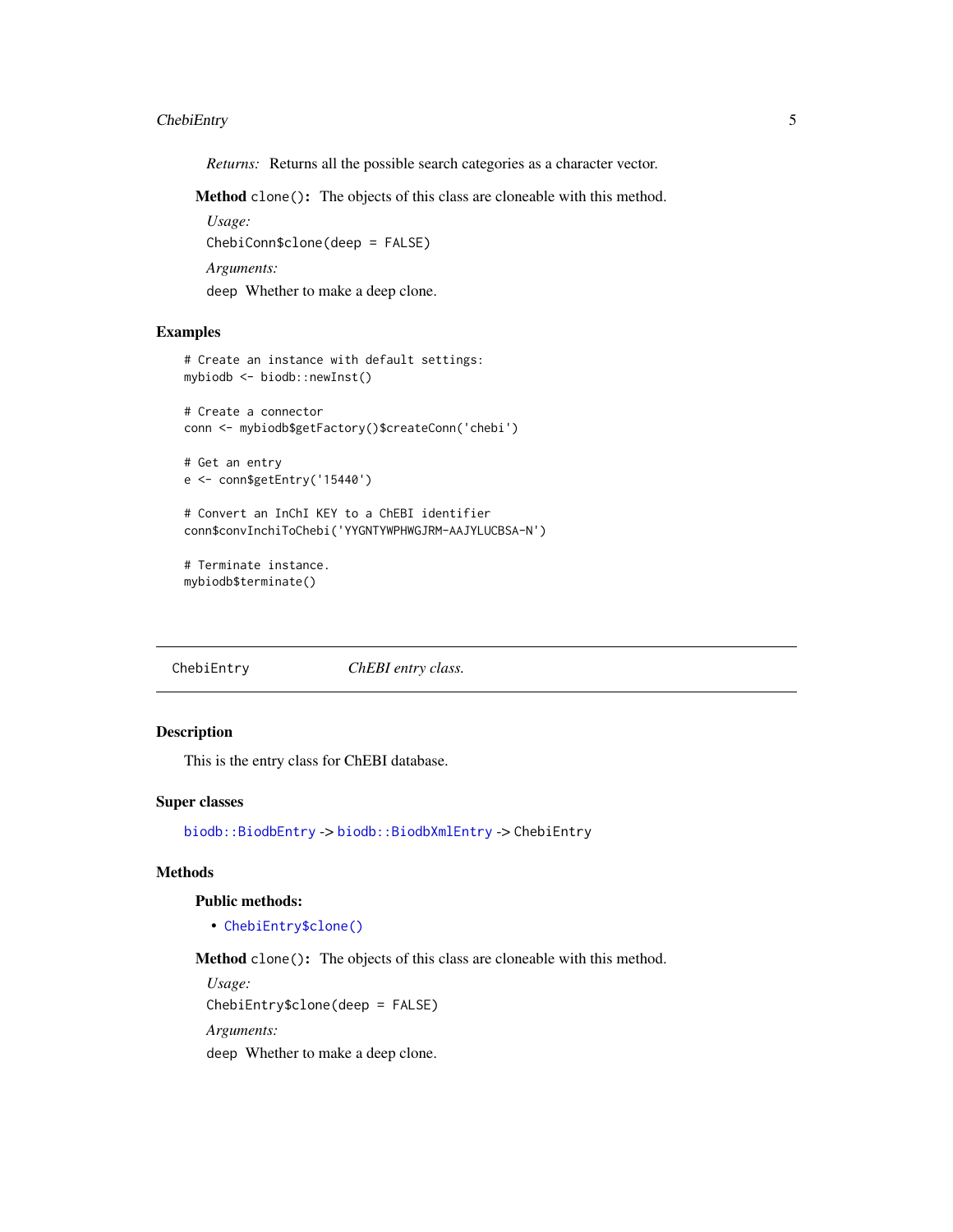#### Examples

```
# Create an instance with default settings:
mybiodb <- biodb::newInst()
# Create a connector to ChEBI
conn <- mybiodb$getFactory()$createConn('chebi')
# Get an entry
e <- conn$getEntry('15440')
# Terminate instance.
mybiodb$terminate()
```